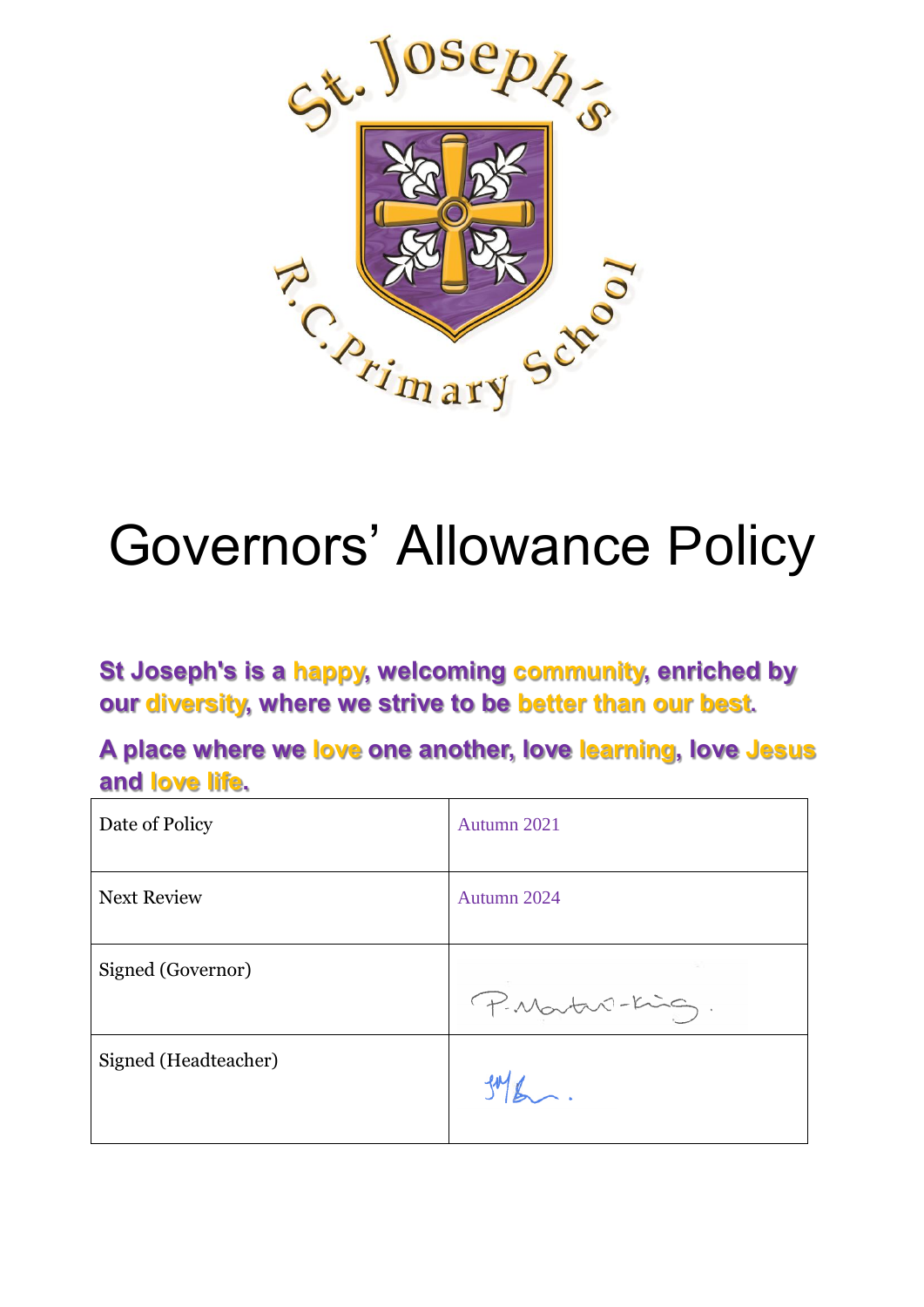# **Contents:**

#### [Statement of intent](#page-2-0)

- 1. [Legal framework](#page-3-0)
- 2. [School Governance \(Roles, Procedures and Allowances\) \(England\) Regulations 2013 \(as](#page-3-1)  [amended\)](#page-3-1)
- 3. [What can governors claim expenses for?](#page-3-2)
- 4. [How are expenses claimed?](#page-4-0)

#### Appendix

a) [Governors' Allowance](#page-5-0) Claim Form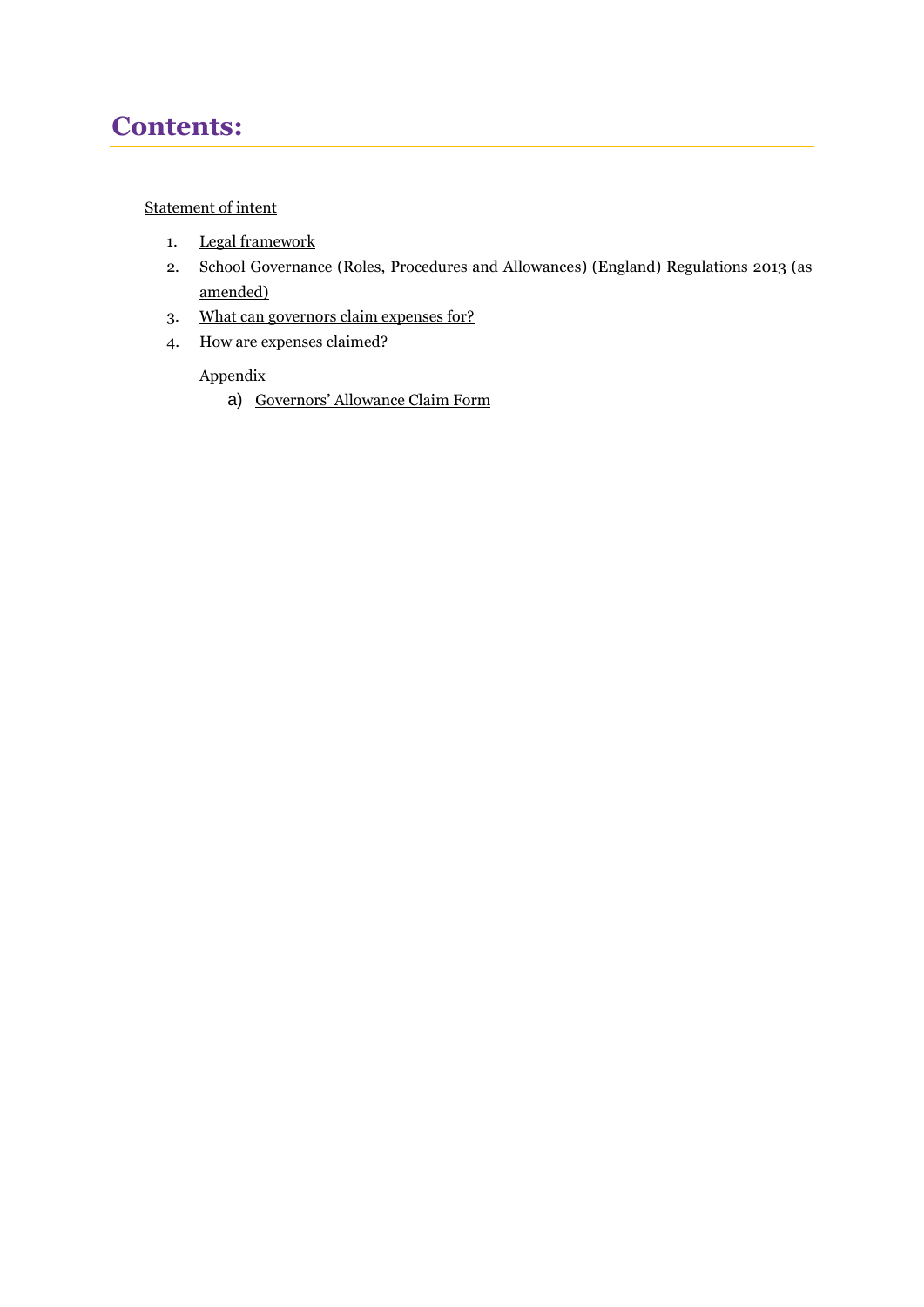<span id="page-2-0"></span>At St Joseph's RCVA Primary, we are dedicated to good practice and ensuring equality through school processes.

The School Governance (Roles, Procedures and Allowances) (England) Regulations 2013 (as amended) allow governing bodies of maintained schools, who have a delegated budget, to decide whether they wish to pay expenses to governors and associate members of the governing body, in order to reimburse any expenses they have incurred when serving as a governor.

This policy has been created with the aim of ensuring all governors, and non-governors who are members of the governing body, receive reimbursements for any expenses where the school has derived benefit from the individual serving their governing duty.

The school believes that including payment for governors is important in ensuring equality for all governing members of our community and is, therefore, an appropriate use of our annual budget.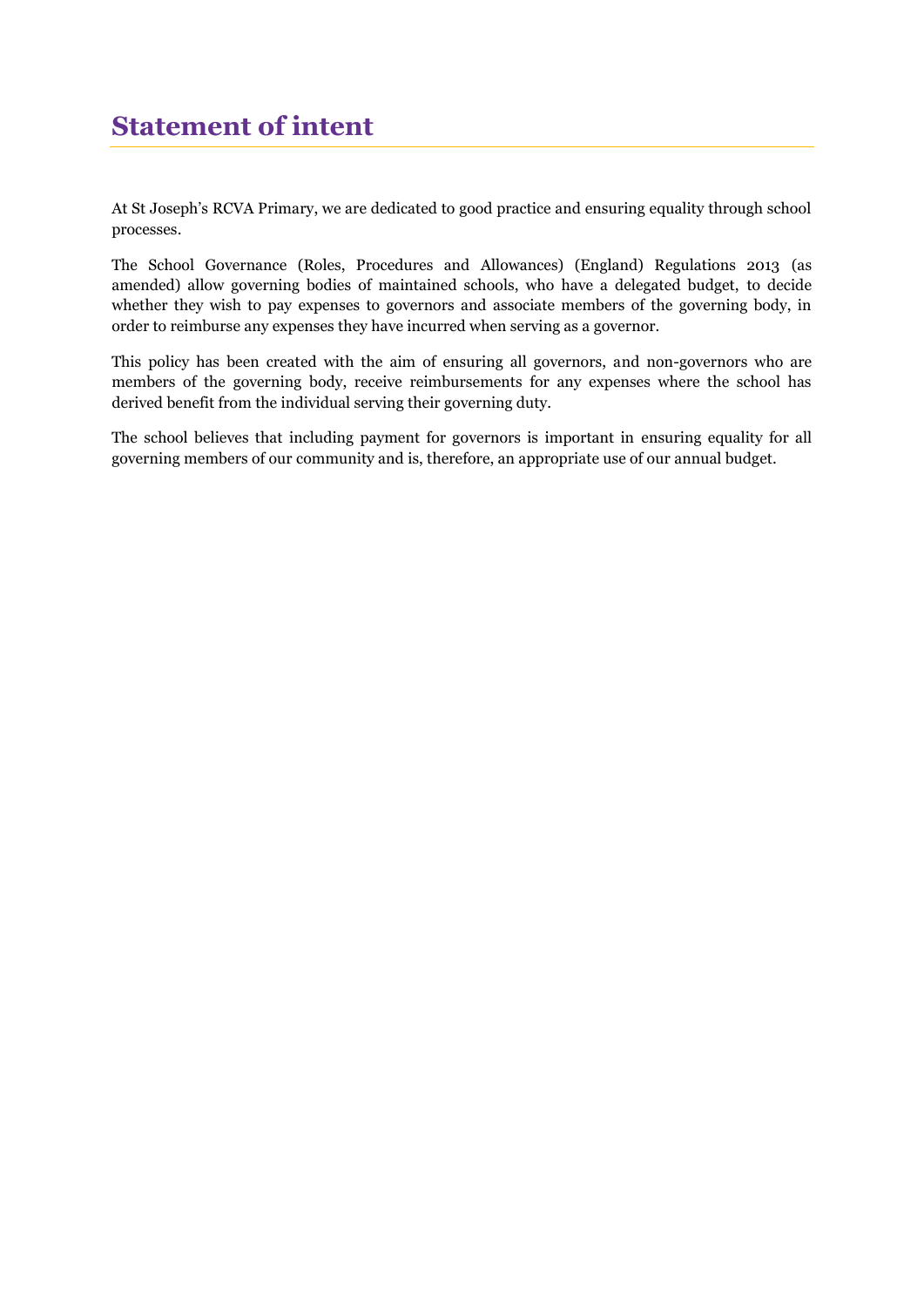# <span id="page-3-0"></span>**1. Legal framework**

- 1.1. This policy has due regard to the following legislation, including, but not limited to:
	- The School Governance (Roles, Procedures and Allowances) (England) Regulations 2013 (as amended)
- 1.2. This policy also has due regard to the following guidance:
	- DfE Governors' Handbook 2017

# <span id="page-3-1"></span>**2.School Governance (Roles, Procedures and Allowances) (England) Regulations 2013 (as amended)**

- 2.1. Under these regulations, schools may decide to provide payments to governors in order to cover costs for expenses paid whilst fulfilling their roles.
- 2.2. There are, however, restrictions on the circumstances under which governors can receive payments from the school. Governors must not receive any reimbursement for loss of earnings due to attendance at meetings or a payment allowance for attendance.
- 2.3. The circumstances in which governors will receive payments must be agreed by the governing body in advance, and be authorised by submitting a claim form.
- 2.4. Any payments to governors must only be authorised if the governing body has deemed the circumstances beneficial to the school.
- 2.5. Any travel expenses must be returned at a rate not exceeding the HM Revenue and Customs approved mileage rates.
- 2.6. Other approved expenses will only be granted upon provision of a receipt, and for only the amount shown on the receipt.

## <span id="page-3-2"></span>**3.What can governors claim for?**

- 3.1. Governors of St Joseph's RCVA Primary will be able to claim expenses in the following instances, on a case-by-case basis and with prior approval from the governing body:
	- Travel:
		- Claims for expenses may be made for travel between the governor's household and the school, at the level of mileage rates published by HM Revenue and Customs (45 pence per mile).
		- The nature of the visit must be related to the work of the governing body, e.g. governors' meetings, training courses, etc.
		- Payments will be reimbursed for use of public transport or taxis, upon production of a valid receipt.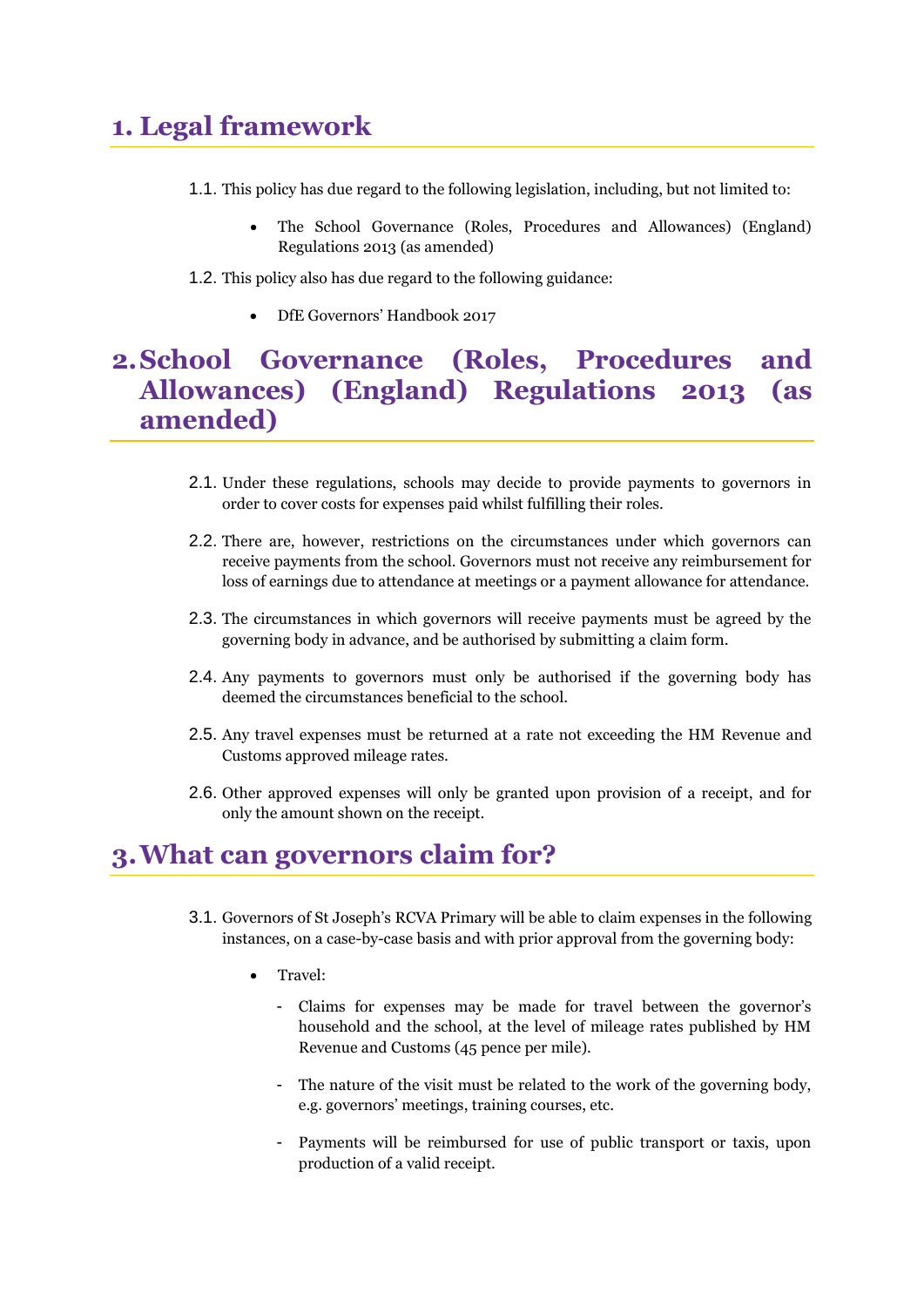- The costs of parking for business away from the school, where necessary, will be returned upon production of a valid receipt.
- Childcare:
	- In cases where a governor does not have a spouse or family member to care for a child/children when the governor must attend meetings relating to the work of the governing body, expenses will be returned for the cost of childcare or a babysitter.
	- Allowances will also be reimbursed for the cost of care for elderly or dependant relatives where the governor must be absent due to their governing duties.
- Specific needs:
	- Governors may claim allowances for expenses relating to specific needs, incurred when carrying out approved duties.
	- The circumstances in which governors can claim expenses for specific needs may include: taxi fares, audio equipment or support from a signer, braille transcription, etc.
- Telephone charges, photocopying, stationery, etc.
	- Claims for reimbursements can be made where a governor is unable to use the school's facilities for any of the above.
	- Allowances will be returned upon production of a valid receipt, where appropriate. In all other cases, a full written report must be submitted.
- 3.2. This list is not exhaustive and the school may decide to reimburse in other instances; however, this must be discussed by the governing body.

## <span id="page-4-0"></span>**4.How are expenses claimed?**

- 4.1. Governors should claim expenses on a termly basis, unless the amount to be claimed is substantial and/or urgent.
- 4.2. Claims should be made using a claim form, and submitted to the School Business Manager, St Joseph's RCVA Primary, via the school office.
- 4.3. Any claims will not be reimbursed unless authorised by the headteacher.
- 4.4. All claims will be subject to independent audit. If claims appear to be too frequent or excessive, the chair of governors may ask for further details.
- 4.5. Claims can be made using the form i[n Appendix A.](#page-5-0)